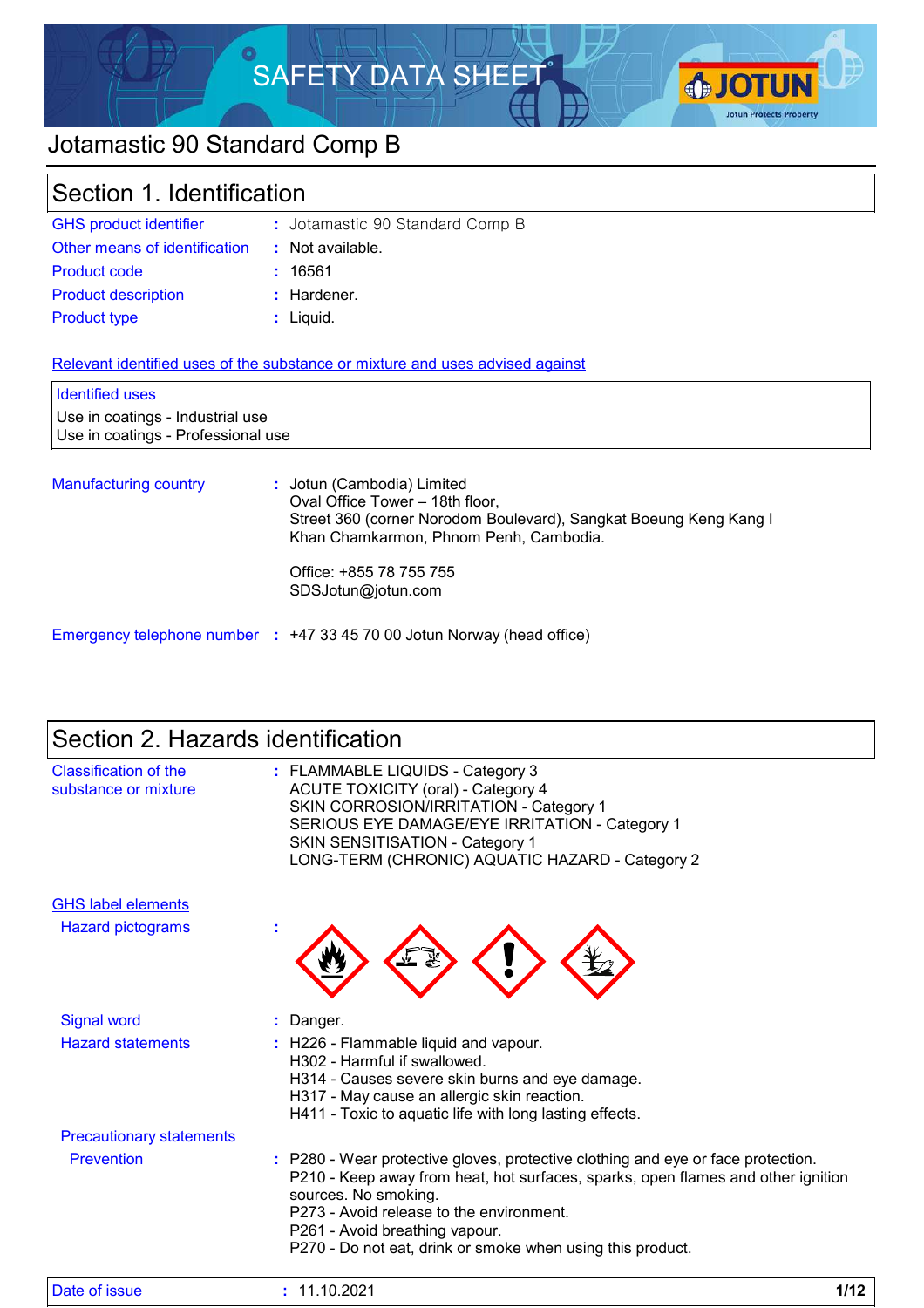### Section 2. Hazards identification

| <b>Response</b> | : P391 - Collect spillage.<br>P304 + P310 - IF INHALED: Immediately call a POISON CENTER or doctor.<br>P301 + P310, P330, P331 - IF SWALLOWED: Immediately call a POISON<br>CENTER or doctor. Rinse mouth. Do NOT induce vomiting.<br>P303 + P361 + P353, P310 - IF ON SKIN (or hair): Take off immediately all<br>contaminated clothing. Rinse skin with water. Immediately call a POISON CENTER                           |
|-----------------|-----------------------------------------------------------------------------------------------------------------------------------------------------------------------------------------------------------------------------------------------------------------------------------------------------------------------------------------------------------------------------------------------------------------------------|
|                 | or doctor.<br>P363 - Wash contaminated clothing before reuse.<br>P302 + P352 - IF ON SKIN: Wash with plenty of water.<br>P333 + P313 - If skin irritation or rash occurs: Get medical advice or attention.<br>P305 + P351 + P338, P310 - IF IN EYES: Rinse cautiously with water for several<br>minutes. Remove contact lenses, if present and easy to do. Continue rinsing.<br>Immediately call a POISON CENTER or doctor. |
| <b>Storage</b>  | : P403 + P235 - Store in a well-ventilated place. Keep cool.                                                                                                                                                                                                                                                                                                                                                                |
| <b>Disposal</b> | : P501 - Dispose of contents and container in accordance with all local, regional,<br>national and international regulations.                                                                                                                                                                                                                                                                                               |

| Other hazards which do not | : None known. |
|----------------------------|---------------|
| result in classification   |               |

### Section 3. Composition/information on ingredients

| Substance/mixture             | : Mixture        |
|-------------------------------|------------------|
| Other means of identification | : Not available. |

| <b>CAS</b> number/other identifiers |                   |  |
|-------------------------------------|-------------------|--|
| CAS number                          | : Not applicable. |  |
| EC number                           | : Mixture.        |  |
| <b>Product code</b>                 | : 16561           |  |

| Ingredient name                              | $\%$       | <b>CAS number</b> |
|----------------------------------------------|------------|-------------------|
| aminepoxyadduct                              | 225 - ≤50  | 1075254-00-0      |
| benzyl alcohol                               | ≥10 - ≤25  | 100-51-6          |
| hydrocarbons, c9-unsatd., polymd.            | 210 - ≤25  | 71302-83-5        |
| xylene                                       | ≤10        | 1330-20-7         |
| 3-aminomethyl-3,5,5-trimethylcyclohexylamine | 8.8≥       | 2855-13-2         |
| Phenol, methylstyrenated                     | ≤10        | 68512-30-1        |
| Phenol, styrenated                           | ≤10        | 61788-44-1        |
| ethylbenzene                                 | ≤5         | 100-41-4          |
| 2-methylpentane-1,5-diamine                  | $\leq 2.2$ | 15520-10-2        |

There are no additional ingredients present which, within the current knowledge of the supplier and in the concentrations applicable, are classified as hazardous to health or the environment and hence require reporting in this section.

Occupational exposure limits, if available, are listed in Section 8.

### Section 4. First aid measures

Description of necessary first aid measures

Eye contact **:**

Get medical attention immediately. Call a poison center or physician. Immediately flush eyes with plenty of water, occasionally lifting the upper and lower eyelids. Check for and remove any contact lenses. Continue to rinse for at least 10 minutes. Chemical burns must be treated promptly by a physician.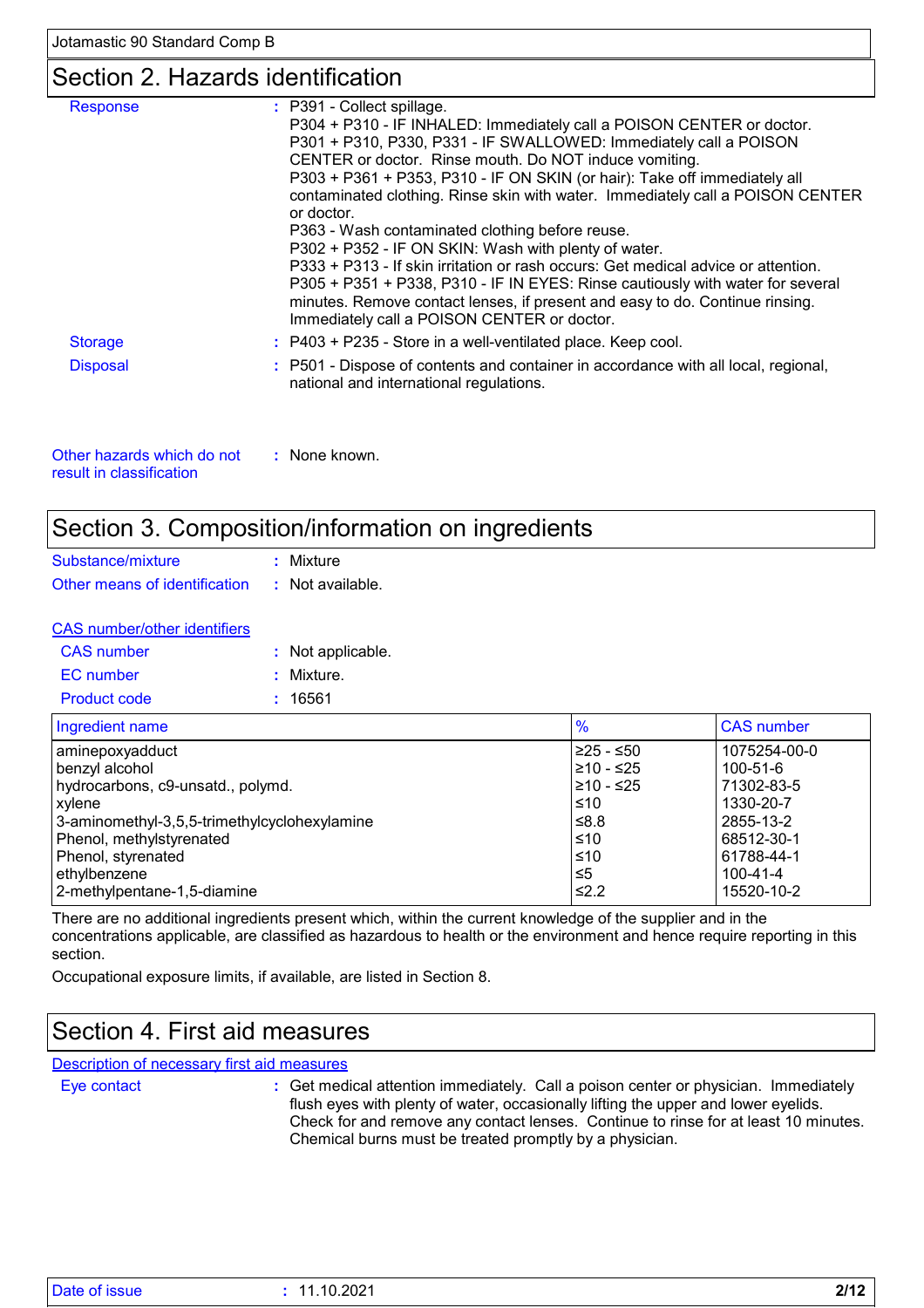# Section 4. First aid measures

| <b>Inhalation</b>   | : Get medical attention immediately. Call a poison center or physician. Remove<br>victim to fresh air and keep at rest in a position comfortable for breathing. If it is<br>suspected that fumes are still present, the rescuer should wear an appropriate mask<br>or self-contained breathing apparatus. If not breathing, if breathing is irregular or if<br>respiratory arrest occurs, provide artificial respiration or oxygen by trained personnel.<br>It may be dangerous to the person providing aid to give mouth-to-mouth<br>resuscitation. If unconscious, place in recovery position and get medical attention<br>immediately. Maintain an open airway. Loosen tight clothing such as a collar, tie,<br>belt or waistband. In case of inhalation of decomposition products in a fire,<br>symptoms may be delayed. The exposed person may need to be kept under<br>medical surveillance for 48 hours. |
|---------------------|-----------------------------------------------------------------------------------------------------------------------------------------------------------------------------------------------------------------------------------------------------------------------------------------------------------------------------------------------------------------------------------------------------------------------------------------------------------------------------------------------------------------------------------------------------------------------------------------------------------------------------------------------------------------------------------------------------------------------------------------------------------------------------------------------------------------------------------------------------------------------------------------------------------------|
| <b>Skin contact</b> | : Get medical attention immediately. Call a poison center or physician. Wash with<br>plenty of soap and water. Remove contaminated clothing and shoes. Wash<br>contaminated clothing thoroughly with water before removing it, or wear gloves.<br>Continue to rinse for at least 10 minutes. Chemical burns must be treated promptly<br>by a physician. In the event of any complaints or symptoms, avoid further exposure.<br>Wash clothing before reuse. Clean shoes thoroughly before reuse.                                                                                                                                                                                                                                                                                                                                                                                                                 |
| Ingestion           | Get medical attention immediately. Call a poison center or physician. Wash out<br>mouth with water. Remove dentures if any. Remove victim to fresh air and keep at<br>rest in a position comfortable for breathing. If material has been swallowed and the<br>exposed person is conscious, give small quantities of water to drink. Stop if the<br>exposed person feels sick as vomiting may be dangerous. Do not induce vomiting<br>unless directed to do so by medical personnel. If vomiting occurs, the head should<br>be kept low so that vomit does not enter the lungs. Chemical burns must be treated<br>promptly by a physician. Never give anything by mouth to an unconscious person.<br>If unconscious, place in recovery position and get medical attention immediately.<br>Maintain an open airway. Loosen tight clothing such as a collar, tie, belt or<br>waistband.                            |

Most important symptoms/effects, acute and delayed

| Potential acute health effects    |                                                                                                                                                                                                                                                                                                                                                                                                                 |
|-----------------------------------|-----------------------------------------------------------------------------------------------------------------------------------------------------------------------------------------------------------------------------------------------------------------------------------------------------------------------------------------------------------------------------------------------------------------|
| Eye contact                       | : Causes serious eye damage.                                                                                                                                                                                                                                                                                                                                                                                    |
| Inhalation                        | : No known significant effects or critical hazards.                                                                                                                                                                                                                                                                                                                                                             |
| <b>Skin contact</b>               | : Causes severe burns. May cause an allergic skin reaction.                                                                                                                                                                                                                                                                                                                                                     |
| Ingestion                         | : Harmful if swallowed.                                                                                                                                                                                                                                                                                                                                                                                         |
| Over-exposure signs/symptoms      |                                                                                                                                                                                                                                                                                                                                                                                                                 |
| Eye contact                       | : Adverse symptoms may include the following:<br>pain<br>watering<br>redness                                                                                                                                                                                                                                                                                                                                    |
| Inhalation                        | : No specific data.                                                                                                                                                                                                                                                                                                                                                                                             |
| <b>Skin contact</b>               | : Adverse symptoms may include the following:<br>pain or irritation<br>redness<br>blistering may occur                                                                                                                                                                                                                                                                                                          |
| Ingestion                         | : Adverse symptoms may include the following:<br>stomach pains                                                                                                                                                                                                                                                                                                                                                  |
|                                   | Indication of immediate medical attention and special treatment needed, if necessary                                                                                                                                                                                                                                                                                                                            |
| Notes to physician                | : In case of inhalation of decomposition products in a fire, symptoms may be delayed.<br>The exposed person may need to be kept under medical surveillance for 48 hours.                                                                                                                                                                                                                                        |
| <b>Specific treatments</b>        | : No specific treatment.                                                                                                                                                                                                                                                                                                                                                                                        |
| <b>Protection of first-aiders</b> | : No action shall be taken involving any personal risk or without suitable training. If it<br>is suspected that fumes are still present, the rescuer should wear an appropriate<br>mask or self-contained breathing apparatus. It may be dangerous to the person<br>providing aid to give mouth-to-mouth resuscitation. Wash contaminated clothing<br>thoroughly with water before removing it, or wear gloves. |

See toxicological information (Section 11)

| $\sim$<br>тлате<br>$  -$ | .2021<br>10<br>- 2 | 3/1 |
|--------------------------|--------------------|-----|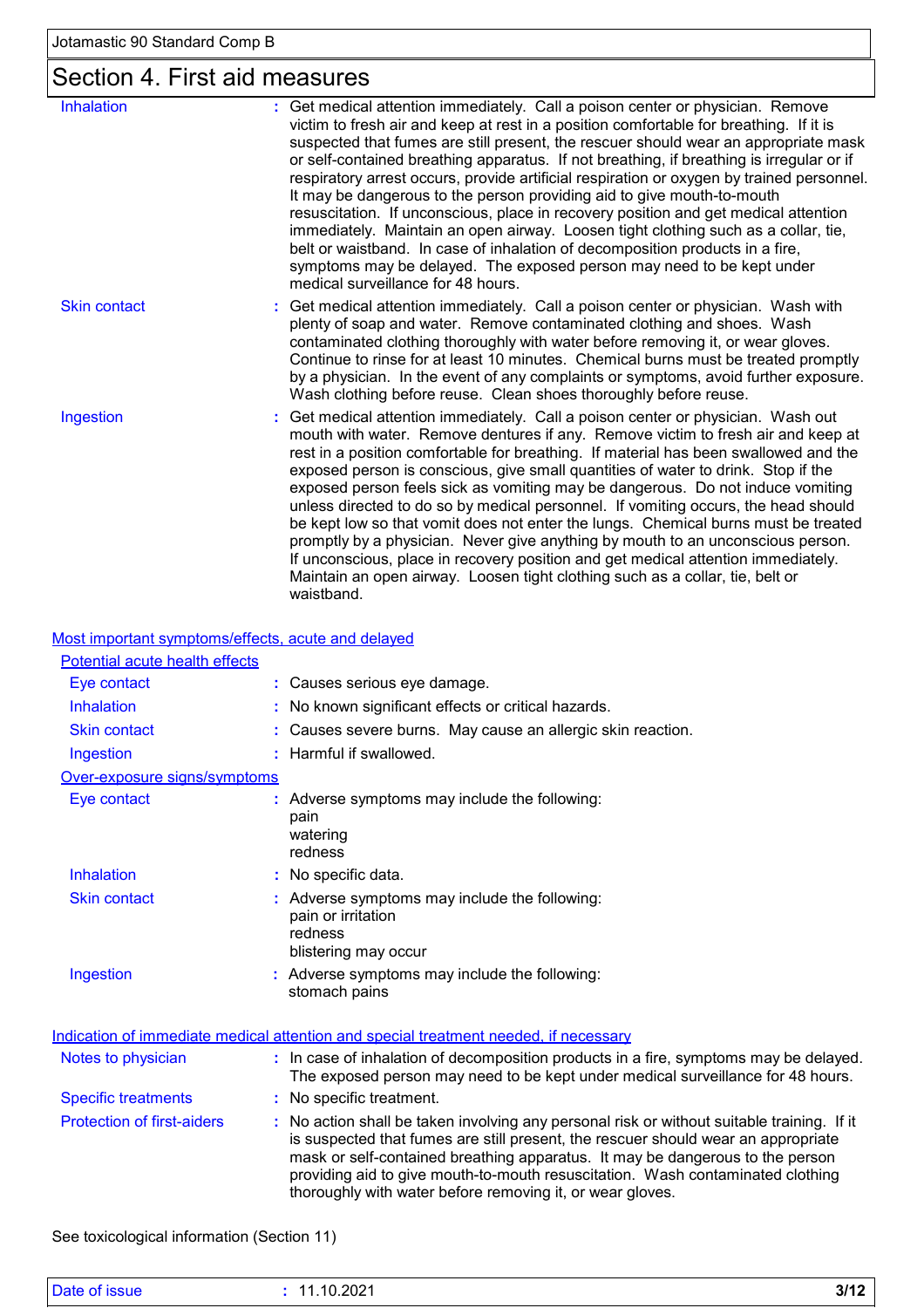# Section 5. Firefighting measures

| <b>Extinguishing media</b>                         |                                                                                                                                                                                                                                                                                                                                                                                                                                  |
|----------------------------------------------------|----------------------------------------------------------------------------------------------------------------------------------------------------------------------------------------------------------------------------------------------------------------------------------------------------------------------------------------------------------------------------------------------------------------------------------|
| Suitable extinguishing media                       | : Use dry chemical, $CO2$ , water spray (fog) or foam.                                                                                                                                                                                                                                                                                                                                                                           |
| Unsuitable extinguishing<br>media                  | : Do not use water jet.                                                                                                                                                                                                                                                                                                                                                                                                          |
| Specific hazards arising from<br>the chemical      | : Flammable liquid and vapour. Runoff to sewer may create fire or explosion hazard.<br>In a fire or if heated, a pressure increase will occur and the container may burst, with<br>the risk of a subsequent explosion. This material is toxic to aquatic life with long<br>lasting effects. Fire water contaminated with this material must be contained and<br>prevented from being discharged to any waterway, sewer or drain. |
| <b>Hazardous thermal</b><br>decomposition products | : Decomposition products may include the following materials:<br>carbon dioxide<br>carbon monoxide<br>nitrogen oxides                                                                                                                                                                                                                                                                                                            |
| Special protective actions for<br>fire-fighters    | : Promptly isolate the scene by removing all persons from the vicinity of the incident if<br>there is a fire. No action shall be taken involving any personal risk or without<br>suitable training. Move containers from fire area if this can be done without risk.<br>Use water spray to keep fire-exposed containers cool.                                                                                                    |
| Special protective equipment<br>for fire-fighters  | : Fire-fighters should wear appropriate protective equipment and self-contained<br>breathing apparatus (SCBA) with a full face-piece operated in positive pressure<br>mode.                                                                                                                                                                                                                                                      |

## Section 6. Accidental release measures

|                                  | Personal precautions, protective equipment and emergency procedures                                                                                                                                                                                                                                                                                                                                                                                                                           |
|----------------------------------|-----------------------------------------------------------------------------------------------------------------------------------------------------------------------------------------------------------------------------------------------------------------------------------------------------------------------------------------------------------------------------------------------------------------------------------------------------------------------------------------------|
| For non-emergency<br>personnel   | : No action shall be taken involving any personal risk or without suitable training.<br>Evacuate surrounding areas. Keep unnecessary and unprotected personnel from<br>entering. Do not touch or walk through spilt material. Shut off all ignition sources.<br>No flares, smoking or flames in hazard area. Do not breathe vapour or mist.<br>Provide adequate ventilation. Wear appropriate respirator when ventilation is<br>inadequate. Put on appropriate personal protective equipment. |
| For emergency responders         | : If specialised clothing is required to deal with the spillage, take note of any<br>information in Section 8 on suitable and unsuitable materials. See also the<br>information in "For non-emergency personnel".                                                                                                                                                                                                                                                                             |
| <b>Environmental precautions</b> | : Avoid dispersal of spilt material and runoff and contact with soil, waterways, drains<br>and sewers. Inform the relevant authorities if the product has caused environmental<br>pollution (sewers, waterways, soil or air). Water polluting material. May be harmful<br>to the environment if released in large quantities. Collect spillage.                                                                                                                                               |

Methods and material for containment and cleaning up

| <b>Small spill</b> | : Stop leak if without risk. Move containers from spill area. Use spark-proof tools and<br>explosion-proof equipment. Dilute with water and mop up if water-soluble.<br>Alternatively, or if water-insoluble, absorb with an inert dry material and place in an<br>appropriate waste disposal container. Dispose of via a licensed waste disposal<br>contractor.                                                                                                                                                                                                                                                                                                                                                                                                        |
|--------------------|-------------------------------------------------------------------------------------------------------------------------------------------------------------------------------------------------------------------------------------------------------------------------------------------------------------------------------------------------------------------------------------------------------------------------------------------------------------------------------------------------------------------------------------------------------------------------------------------------------------------------------------------------------------------------------------------------------------------------------------------------------------------------|
| Large spill        | : Stop leak if without risk. Move containers from spill area. Use spark-proof tools and<br>explosion-proof equipment. Approach the release from upwind. Prevent entry into<br>sewers, water courses, basements or confined areas. Wash spillages into an<br>effluent treatment plant or proceed as follows. Contain and collect spillage with non-<br>combustible, absorbent material e.g. sand, earth, vermiculite or diatomaceous earth<br>and place in container for disposal according to local regulations (see Section 13).<br>Dispose of via a licensed waste disposal contractor. Contaminated absorbent<br>material may pose the same hazard as the spilt product. Note: see Section 1 for<br>emergency contact information and Section 13 for waste disposal. |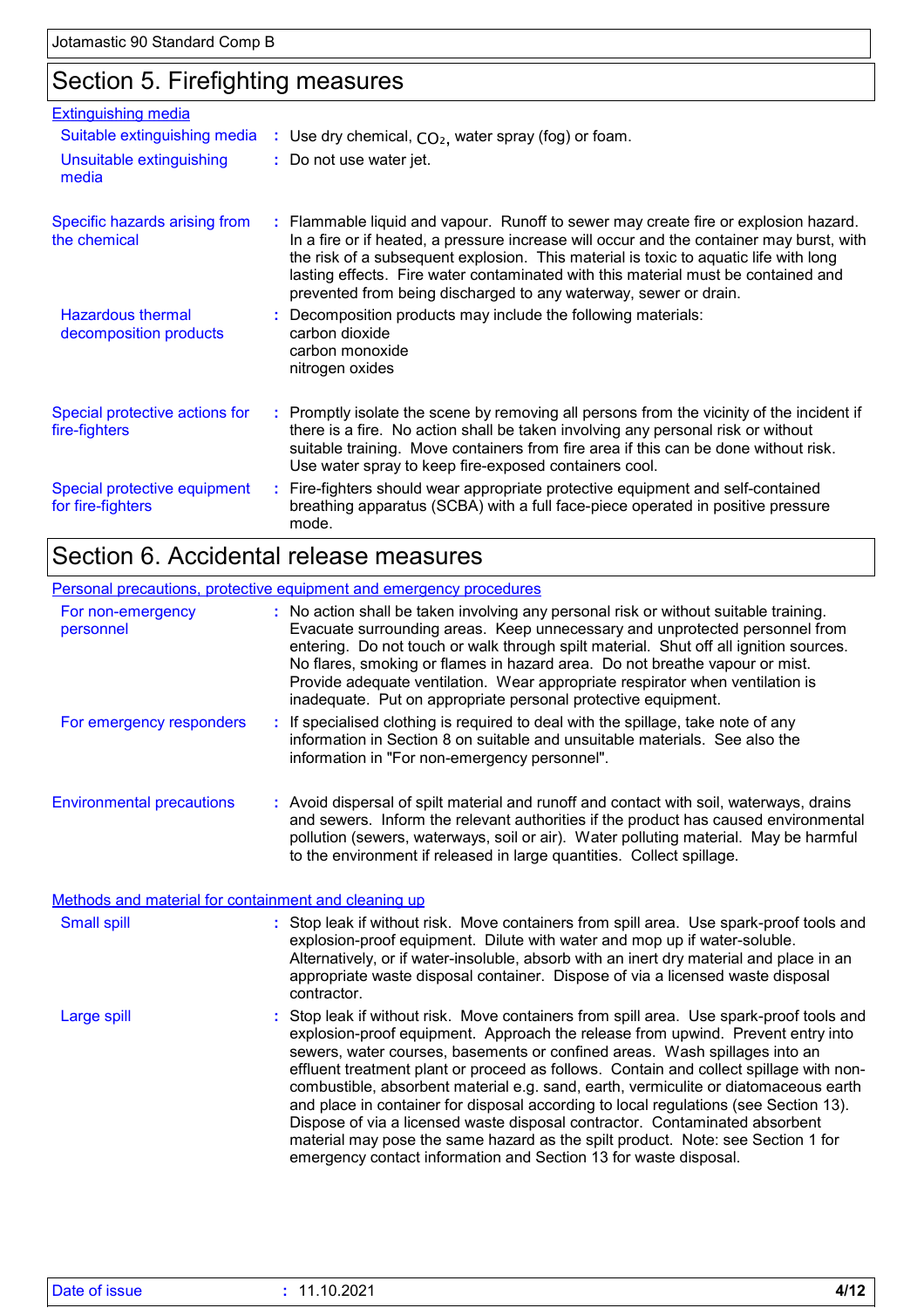# Section 7. Handling and storage

| Precautions for safe handling                                   | ÷. | Eating, drinking and smoking should be prohibited in areas where this material is<br>handled, stored and processed. Workers should wash hands and face before<br>eating, drinking and smoking. Remove contaminated clothing and protective<br>equipment before entering eating areas. See also Section 8 for additional<br>information on hygiene measures.                                                                                                                                                                                                                                                                                                                                                             |
|-----------------------------------------------------------------|----|-------------------------------------------------------------------------------------------------------------------------------------------------------------------------------------------------------------------------------------------------------------------------------------------------------------------------------------------------------------------------------------------------------------------------------------------------------------------------------------------------------------------------------------------------------------------------------------------------------------------------------------------------------------------------------------------------------------------------|
| Conditions for safe storage,<br>including any incompatibilities |    | : Store in accordance with local regulations. Store in a segregated and approved<br>area. Store in original container protected from direct sunlight in a dry, cool and well-<br>ventilated area, away from incompatible materials (see Section 10) and food and<br>drink. Store locked up. Eliminate all ignition sources. Separate from oxidising<br>materials. Keep container tightly closed and sealed until ready for use. Containers<br>that have been opened must be carefully resealed and kept upright to prevent<br>leakage. Do not store in unlabelled containers. Use appropriate containment to<br>avoid environmental contamination. See Section 10 for incompatible materials<br>before handling or use. |

# Section 8. Exposure controls/personal protection

#### Control parameters

#### **Occupational exposure limits**

| Ingredient name                             |                                                                                                                                                                                                                                                                                                                               | <b>Exposure limits</b>                                                                                                                                                                                                                                                                                                                                                                                                         |  |
|---------------------------------------------|-------------------------------------------------------------------------------------------------------------------------------------------------------------------------------------------------------------------------------------------------------------------------------------------------------------------------------|--------------------------------------------------------------------------------------------------------------------------------------------------------------------------------------------------------------------------------------------------------------------------------------------------------------------------------------------------------------------------------------------------------------------------------|--|
| xylene<br>ethylbenzene                      |                                                                                                                                                                                                                                                                                                                               | Ministry of Labor (Thailand, 8/2017).<br>TWA: 100 ppm 8 hours.<br>Ministry of Labor (Thailand, 8/2017).                                                                                                                                                                                                                                                                                                                        |  |
|                                             |                                                                                                                                                                                                                                                                                                                               | TWA: 100 ppm 8 hours.                                                                                                                                                                                                                                                                                                                                                                                                          |  |
| <b>Recommended monitoring</b><br>procedures | : If this product contains ingredients with exposure limits, personal, workplace<br>standards. Reference to national guidance documents for methods for the<br>determination of hazardous substances will also be required.                                                                                                   | atmosphere or biological monitoring may be required to determine the effectiveness<br>of the ventilation or other control measures and/or the necessity to use respiratory<br>protective equipment. Reference should be made to appropriate monitoring                                                                                                                                                                         |  |
| Appropriate engineering<br>controls         | : Use only with adequate ventilation. Use process enclosures, local exhaust<br>limits. Use explosion-proof ventilation equipment.                                                                                                                                                                                             | ventilation or other engineering controls to keep worker exposure to airborne<br>contaminants below any recommended or statutory limits. The engineering controls<br>also need to keep gas, vapour or dust concentrations below any lower explosive                                                                                                                                                                            |  |
| <b>Environmental exposure</b><br>controls   | Emissions from ventilation or work process equipment should be checked to ensure<br>they comply with the requirements of environmental protection legislation. In some<br>cases, fume scrubbers, filters or engineering modifications to the process<br>equipment will be necessary to reduce emissions to acceptable levels. |                                                                                                                                                                                                                                                                                                                                                                                                                                |  |
| <b>Individual protection measures</b>       |                                                                                                                                                                                                                                                                                                                               |                                                                                                                                                                                                                                                                                                                                                                                                                                |  |
| <b>Hygiene measures</b>                     | showers are close to the workstation location.                                                                                                                                                                                                                                                                                | : Wash hands, forearms and face thoroughly after handling chemical products, before<br>eating, smoking and using the lavatory and at the end of the working period.<br>Appropriate techniques should be used to remove potentially contaminated clothing.<br>Contaminated work clothing should not be allowed out of the workplace. Wash<br>contaminated clothing before reusing. Ensure that eyewash stations and safety      |  |
| Eye/face protection                         | instead.                                                                                                                                                                                                                                                                                                                      | Safety eyewear complying to EN 166 should be used when a risk assessment<br>indicates this is necessary to avoid exposure to liquid splashes, mists, gases or<br>dusts. If contact is possible, the following protection should be worn, unless the<br>assessment indicates a higher degree of protection: chemical splash goggles and/<br>or face shield. If inhalation hazards exist, a full-face respirator may be required |  |
| <b>Skin protection</b>                      |                                                                                                                                                                                                                                                                                                                               |                                                                                                                                                                                                                                                                                                                                                                                                                                |  |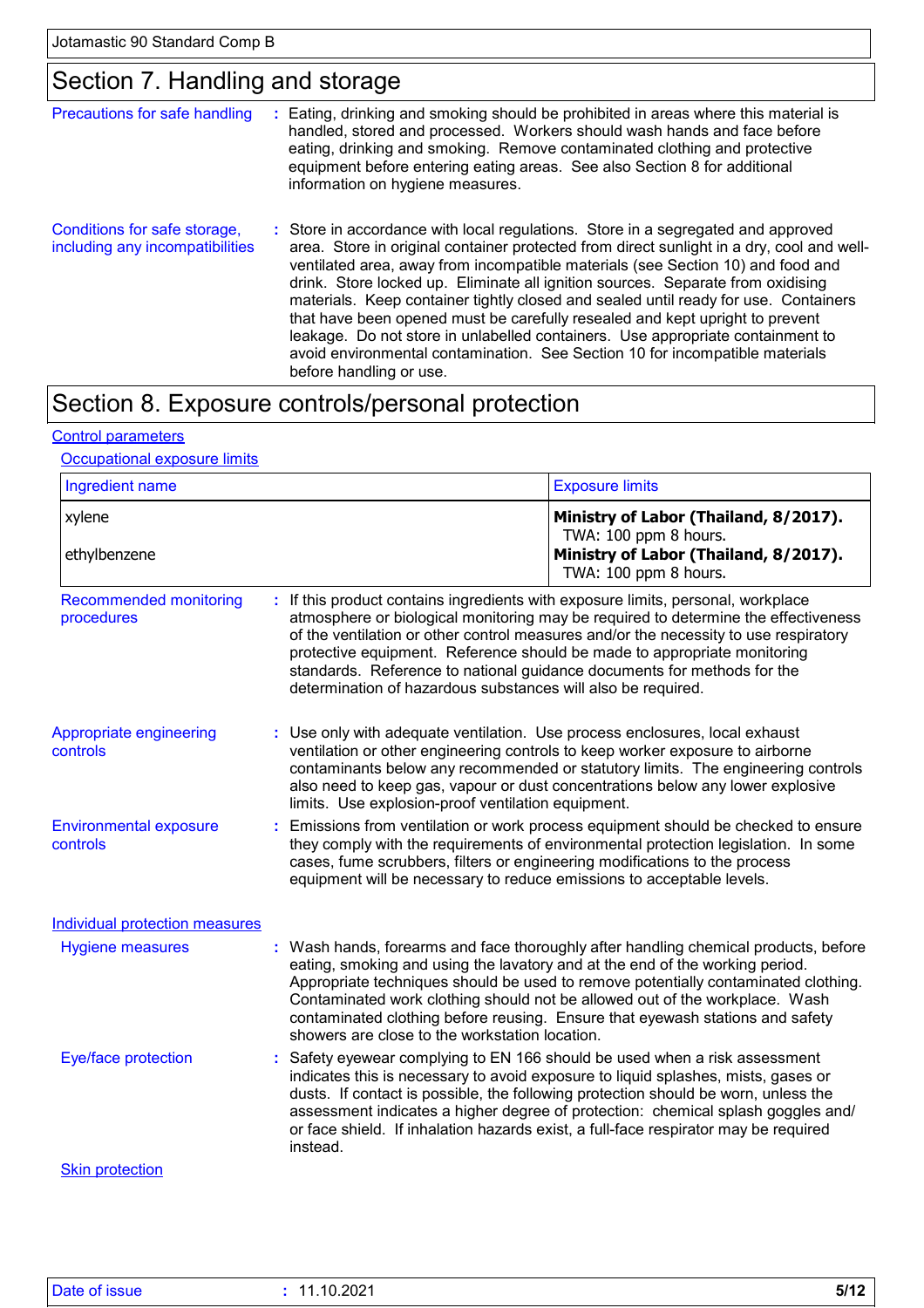# Section 8. Exposure controls/personal protection

| <b>Hand protection</b>        | : Chemical-resistant, impervious gloves complying with an approved standard should<br>be worn at all times when handling chemical products if a risk assessment indicates<br>this is necessary. Considering the parameters specified by the glove manufacturer,<br>check during use that the gloves are still retaining their protective properties. It<br>should be noted that the time to breakthrough for any glove material may be<br>different for different glove manufacturers. In the case of mixtures, consisting of<br>several substances, the protection time of the gloves cannot be accurately<br>estimated. |
|-------------------------------|---------------------------------------------------------------------------------------------------------------------------------------------------------------------------------------------------------------------------------------------------------------------------------------------------------------------------------------------------------------------------------------------------------------------------------------------------------------------------------------------------------------------------------------------------------------------------------------------------------------------------|
|                               | There is no one glove material or combination of materials that will give unlimited<br>resistance to any individual or combination of chemicals.<br>The breakthrough time must be greater than the end use time of the product.<br>The instructions and information provided by the glove manufacturer on use,<br>storage, maintenance and replacement must be followed.<br>Gloves should be replaced regularly and if there is any sign of damage to the glove<br>material.                                                                                                                                              |
|                               | Always ensure that gloves are free from defects and that they are stored and used<br>correctly.<br>The performance or effectiveness of the glove may be reduced by physical/chemical<br>damage and poor maintenance.<br>Barrier creams may help to protect the exposed areas of the skin but should not be<br>applied once exposure has occurred.                                                                                                                                                                                                                                                                         |
|                               | Wear suitable gloves tested to EN374.<br>May be used, gloves(breakthrough time) 4 - 8 hours: PVC, neoprene<br>Recommended, gloves(breakthrough time) > 8 hours: 4H, Teflon, fluor rubber,<br>Viton®, polyvinyl alcohol (PVA), nitrile rubber, butyl rubber                                                                                                                                                                                                                                                                                                                                                                |
| <b>Body protection</b>        | : Personal protective equipment for the body should be selected based on the task<br>being performed and the risks involved and should be approved by a specialist<br>before handling this product. When there is a risk of ignition from static electricity,<br>wear anti-static protective clothing. For the greatest protection from static<br>discharges, clothing should include anti-static overalls, boots and gloves.                                                                                                                                                                                             |
| Other skin protection         | Appropriate footwear and any additional skin protection measures should be<br>selected based on the task being performed and the risks involved and should be<br>approved by a specialist before handling this product.                                                                                                                                                                                                                                                                                                                                                                                                   |
| <b>Respiratory protection</b> | Based on the hazard and potential for exposure, select a respirator that meets the<br>appropriate standard or certification. Respirators must be used according to a<br>respiratory protection program to ensure proper fitting, training, and other important<br>aspects of use.                                                                                                                                                                                                                                                                                                                                         |
|                               | If workers are exposed to concentrations above the exposure limit, they must use a<br>respirator according to EN 140. Use respiratory mask with charcoal and dust filter<br>when spraying this product, according to EN 14387(as filter combination A2-P2). In<br>confined spaces, use compressed-air or fresh-air respiratory equipment. When use<br>of roller or brush, consider use of charcoalfilter.                                                                                                                                                                                                                 |

# Section 9. Physical and chemical properties

| Date of issue           | 6/12<br>: 11.10.2021                                                                                                       |
|-------------------------|----------------------------------------------------------------------------------------------------------------------------|
| <b>Evaporation rate</b> | Highest known value: 0.84 (ethylbenzene) Weighted average: 0.37 compared with<br>butyl acetate                             |
| <b>Burning rate</b>     | : Not applicable.                                                                                                          |
| <b>Burning time</b>     | : Not applicable.                                                                                                          |
| <b>Flash point</b>      | : Closed cup: $39^{\circ}$ C (102.2 $^{\circ}$ F)                                                                          |
| <b>Boiling point</b>    | : Lowest known value: $136.1^{\circ}$ C (277°F) (ethylbenzene). Weighted average: $228.19^{\circ}$ C<br>$(442.7^{\circ}F)$ |
| <b>Melting point</b>    | : Not applicable.                                                                                                          |
| pH                      | : Not applicable.                                                                                                          |
| Odour threshold         | : Not available.                                                                                                           |
| Odour                   | : Characteristic.                                                                                                          |
| Colour                  | : Colourless.                                                                                                              |
| <b>Physical state</b>   | $:$ Liquid.                                                                                                                |
| Appearance              |                                                                                                                            |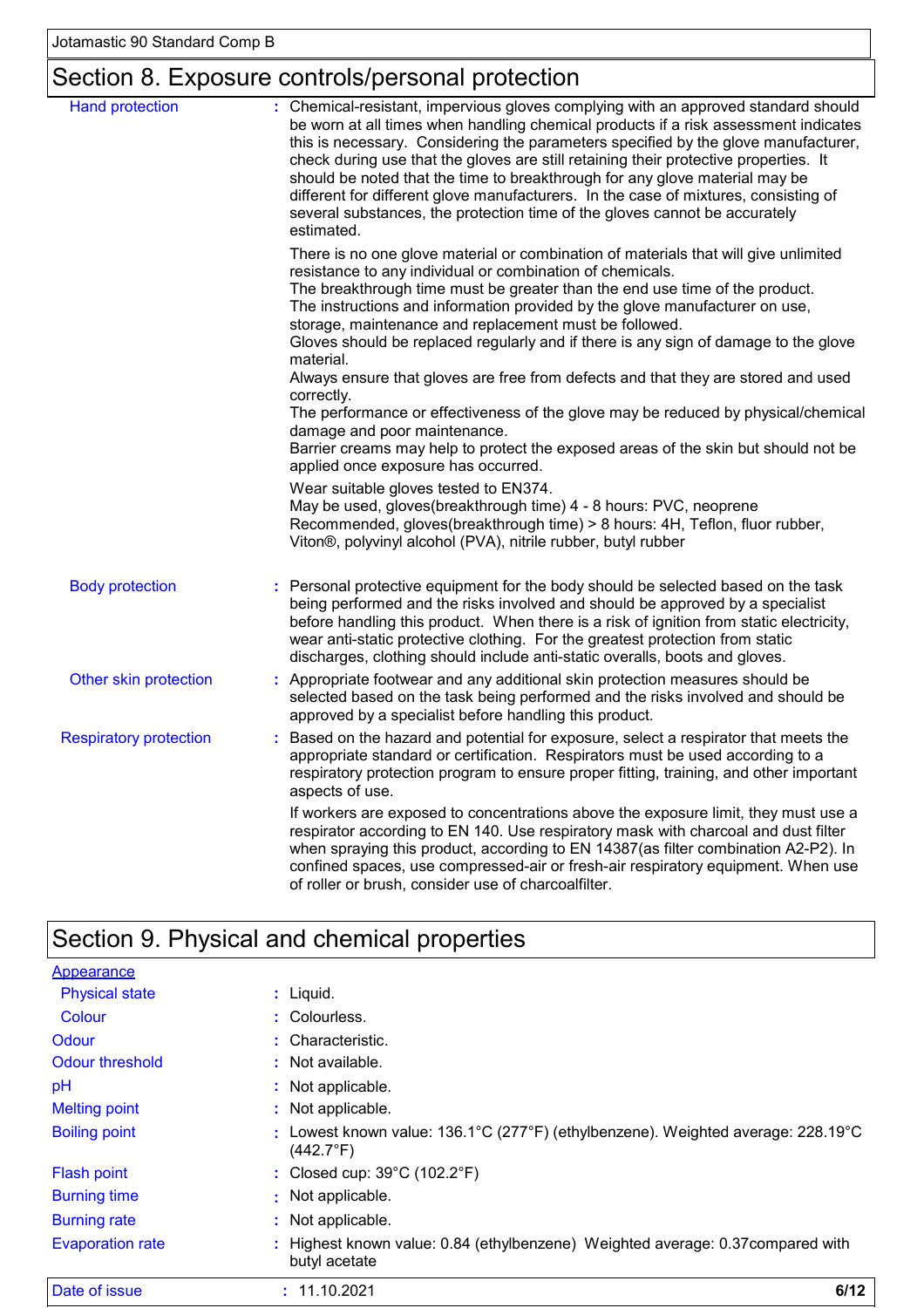## Section 9. Physical and chemical properties

| Flammability (solid, gas)                                   | : Not applicable.                                                                                                                   |
|-------------------------------------------------------------|-------------------------------------------------------------------------------------------------------------------------------------|
| Lower and upper explosive<br>(flammable) limits             | $: 0.8 - 13\%$                                                                                                                      |
| Vapour pressure                                             | : Highest known value: 1.2 kPa (9.3 mm Hg) (at $20^{\circ}$ C) (ethylbenzene). Weighted<br>average: 0.22 kPa (1.65 mm Hg) (at 20°C) |
| Vapour density                                              | : Highest known value: $3.7$ (Air = 1) (benzyl alcohol). Weighted average: $3.7$ (Air =<br>1)                                       |
| <b>Relative density</b>                                     | : $1.01$ g/cm <sup>3</sup>                                                                                                          |
| <b>Solubility</b>                                           | : Insoluble in the following materials: cold water and hot water.                                                                   |
| Partition coefficient: n-octanol/ : Not available.<br>water |                                                                                                                                     |
| Auto-ignition temperature                                   | : Lowest known value: >375°C (>707°F) (hydrocarbons, c9-unsatd., polymd.).                                                          |
| Decomposition temperature                                   | : Not available.                                                                                                                    |
| <b>SADT</b>                                                 | $:$ Not available.                                                                                                                  |
| <b>Viscosity</b>                                            | : Kinematic (40°C): >0.205 cm <sup>2</sup> /s (>20.5 cSt)                                                                           |
| <b>Aerosol product</b>                                      |                                                                                                                                     |

# Section 10. Stability and reactivity

| Reactivity                            | : No specific test data related to reactivity available for this product or its ingredients.                                                                                 |
|---------------------------------------|------------------------------------------------------------------------------------------------------------------------------------------------------------------------------|
| <b>Chemical stability</b>             | : The product is stable.                                                                                                                                                     |
| Possibility of hazardous<br>reactions | : Under normal conditions of storage and use, hazardous reactions will not occur.                                                                                            |
| Conditions to avoid                   | : Avoid all possible sources of ignition (spark or flame). Do not pressurise, cut, weld,<br>braze, solder, drill, grind or expose containers to heat or sources of ignition. |
| Incompatible materials                | : Keep away from the following materials to prevent strong exothermic reactions:<br>oxidising agents, strong alkalis, strong acids.                                          |
| Hazardous decomposition<br>products   | : Under normal conditions of storage and use, hazardous decomposition products<br>should not be produced.                                                                    |
|                                       |                                                                                                                                                                              |

### Section 11. Toxicological information

#### Information on toxicological effects

#### **Acute toxicity**

| Product/ingredient name        | <b>Result</b>                 | <b>Species</b> | <b>Dose</b> | <b>Exposure</b> |
|--------------------------------|-------------------------------|----------------|-------------|-----------------|
| benzyl alcohol                 | LD50 Oral                     | Rat            | 1230 mg/kg  |                 |
| xylene                         | <b>LC50 Inhalation Vapour</b> | Rat            | 20 mg/l     | 4 hours         |
|                                | LD50 Oral                     | Rat            | 4300 mg/kg  |                 |
|                                | TDLo Dermal                   | Rabbit         | 4300 mg/kg  |                 |
| 3-aminomethyl-                 | LD50 Oral                     | Rat            | 1030 mg/kg  |                 |
| 3,5,5-trimethylcyclohexylamine |                               |                |             |                 |
| Phenol, styrenated             | LD50 Dermal                   | Rabbit         | >5010 mg/kg |                 |
|                                | LD50 Oral                     | Rat            | 2500 mg/kg  |                 |
| ethylbenzene                   | <b>LC50 Inhalation Vapour</b> | Rat - Male     | 17.8 mg/l   | 4 hours         |
|                                | LD50 Dermal                   | Rabbit         | >5000 mg/kg |                 |
|                                | LD50 Oral                     | Rat            | 3500 mg/kg  |                 |
| 2-methylpentane-               | LD50 Oral                     | Rat            | 1690 mg/kg  |                 |
| 1,5-diamine                    |                               |                |             |                 |

**Irritation/Corrosion**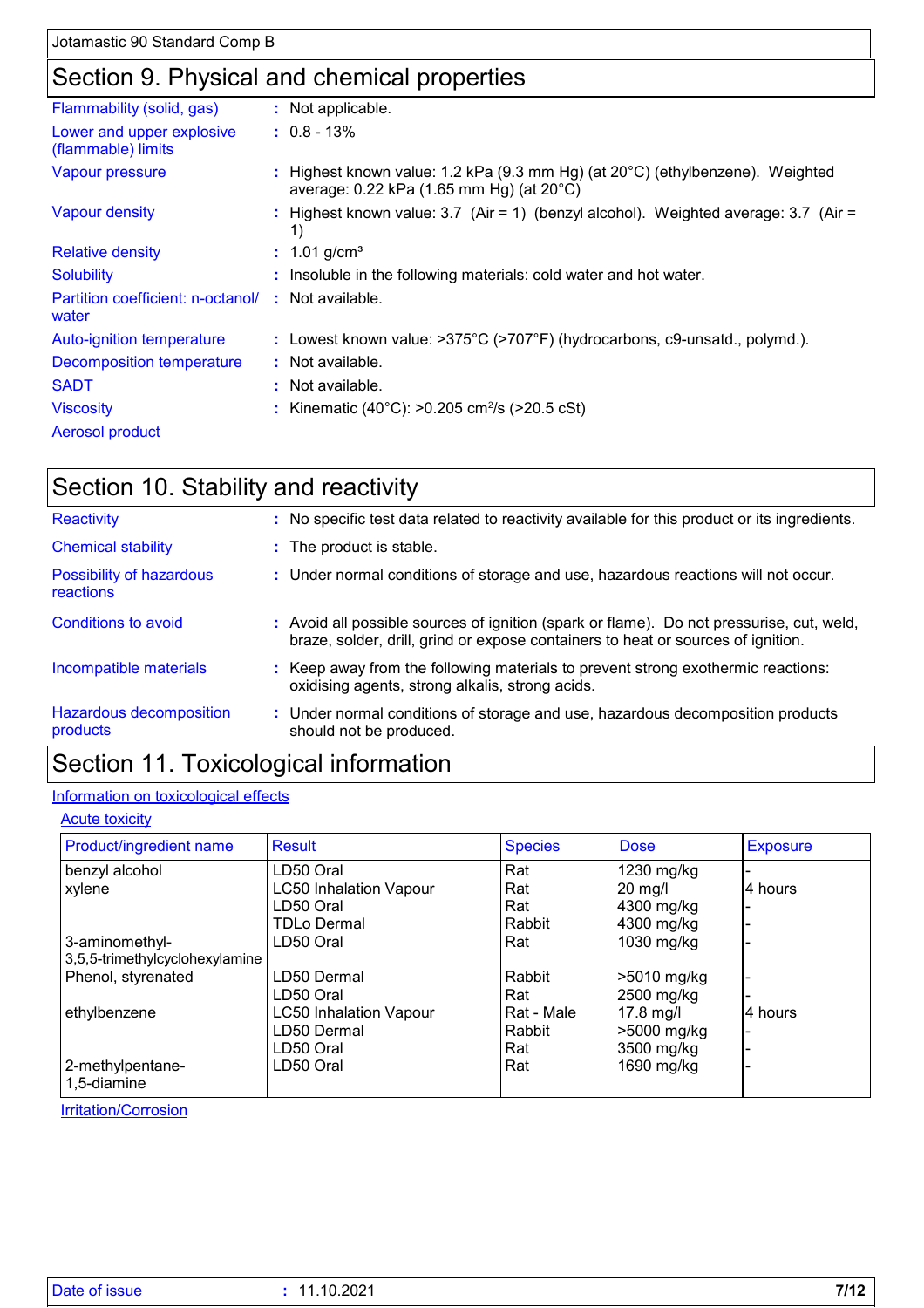# Section 11. Toxicological information

| Product/ingredient name         | <b>Result</b>          | <b>Species</b>                     | <b>Score</b> | <b>Exposure</b>           | <b>Observation</b>       |
|---------------------------------|------------------------|------------------------------------|--------------|---------------------------|--------------------------|
| aminepoxyadduct                 | Eyes - Irritant        | Mammal -<br>species<br>unspecified |              |                           |                          |
| benzyl alcohol                  | Eyes - Mild irritant   | Mammal -<br>species<br>unspecified |              |                           |                          |
| xylene                          | Eyes - Mild irritant   | Rabbit                             |              | 87 milligrams             |                          |
|                                 | Skin - Mild irritant   | Rat                                |              | 8 hours 60<br>microliters | $\blacksquare$           |
| Phenol, methylstyrenated        | Skin - Mild irritant   | Mammal -<br>species<br>unspecified |              |                           |                          |
| Phenol, styrenated              | Eyes - Mild irritant   | Rabbit                             |              | 0.1 Mililiters            |                          |
|                                 | Skin - Mild irritant   | Rabbit                             |              | 0.5 Mililiters            | $\blacksquare$           |
|                                 | Skin - Mild irritant   | Mammal -<br>species<br>unspecified |              |                           |                          |
| 2-methylpentane-<br>1,5-diamine | Eyes - Severe irritant | Rabbit                             |              | 0.1 Mililiters            | $\blacksquare$           |
|                                 | Skin - Severe irritant | Rabbit                             |              | 0.5 Mililiters            | $\overline{\phantom{a}}$ |
|                                 |                        |                                    |              |                           |                          |

#### **Sensitisation**

| Product/ingredient name                          | <b>Route of</b><br>exposure | <b>Species</b>                  | <b>Result</b> |
|--------------------------------------------------|-----------------------------|---------------------------------|---------------|
| aminepoxyadduct                                  | skin                        | Mammal - species<br>unspecified | Sensitising   |
| hydrocarbons,<br>C9-unsaturated, polymerized     | skin                        | Mammal - species<br>unspecified | Sensitising   |
| 3-aminomethyl-<br>3,5,5-trimethylcyclohexylamine | skin                        | Mammal - species<br>unspecified | Sensitising   |
| Phenol, methylstyrenated                         | skin                        | Mammal - species<br>unspecified | Sensitising   |
| Phenol, styrenated                               | skin                        | Mammal - species<br>unspecified | Sensitising   |

#### **Mutagenicity**

Not available.

#### **Carcinogenicity**

Not available.

#### Reproductive toxicity

Not available.

#### **Teratogenicity**

Not available.

#### Specific target organ toxicity (single exposure)

| <b>Name</b>                                                 | Category    | <b>Route of</b><br>exposure | <b>Target organs</b>                   |
|-------------------------------------------------------------|-------------|-----------------------------|----------------------------------------|
| <b>xvlene</b>                                               | ∣Category 3 | $\overline{\phantom{0}}$    | Respiratory tract<br>irritation        |
| 2-methylpentane-1,5-diamine                                 | Category 3  |                             | <b>Respiratory tract</b><br>irritation |
| On a alfia dannad annan darilaithe fhan a ada d'arma aguna) |             |                             |                                        |

#### Specific target organ toxicity (repeated exposure)

| <b>Name</b>   | Category   | <b>Route of</b><br><b>exposure</b> | I arget organs   |
|---------------|------------|------------------------------------|------------------|
| lethylbenzene | Category 2 |                                    | ∣ hearing organs |

Aspiration hazard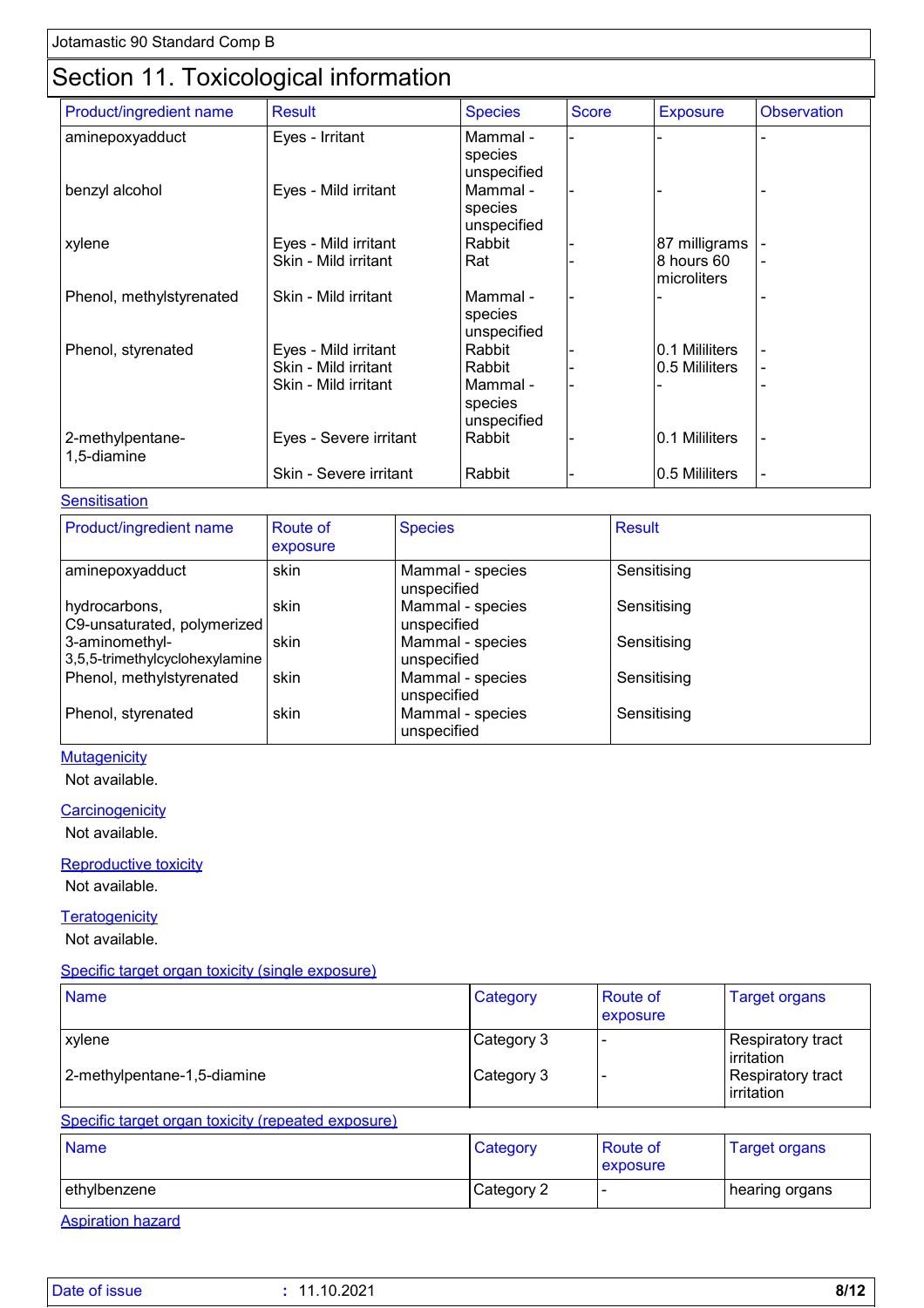# Section 11. Toxicological information

| <b>Name</b>  | Result                                |
|--------------|---------------------------------------|
| xvlene       | <b>ASPIRATION HAZARD - Category 1</b> |
| ethylbenzene | <b>ASPIRATION HAZARD - Category 1</b> |

| Potential acute health effects   |                                                                                                          |
|----------------------------------|----------------------------------------------------------------------------------------------------------|
| Eye contact                      | : Causes serious eye damage.                                                                             |
| Inhalation                       | : No known significant effects or critical hazards.                                                      |
| <b>Skin contact</b>              | : Causes severe burns. May cause an allergic skin reaction.                                              |
| Ingestion                        | : Harmful if swallowed.                                                                                  |
|                                  | Symptoms related to the physical, chemical and toxicological characteristics                             |
| Inhalation                       | : No specific data.                                                                                      |
| Ingestion                        | : Adverse symptoms may include the following:<br>stomach pains                                           |
| <b>Skin contact</b>              | : Adverse symptoms may include the following:<br>pain or irritation<br>redness<br>blistering may occur   |
| Eye contact                      | : Adverse symptoms may include the following:<br>pain<br>watering<br>redness                             |
| Potential chronic health effects |                                                                                                          |
| General                          | : Once sensitized, a severe allergic reaction may occur when subsequently exposed<br>to very low levels. |
| Carcinogenicity                  | : No known significant effects or critical hazards.                                                      |
| Mutogonicity                     | . No known cianificant offects or critical hozards.                                                      |

| <b>Mutagenicity</b>          | : No known significant effects or critical hazards. |
|------------------------------|-----------------------------------------------------|
| <b>Teratogenicity</b>        | : No known significant effects or critical hazards. |
| <b>Developmental effects</b> | : No known significant effects or critical hazards. |
| <b>Fertility effects</b>     | : No known significant effects or critical hazards. |

#### Numerical measures of toxicity

| <b>Acute toxicity estimates</b> |                  |
|---------------------------------|------------------|
| <b>Route</b>                    | <b>ATE</b> value |
| Oral                            | 1122.99 mg/kg    |
| Dermal                          | 5340.58 mg/kg    |
| Inhalation (vapours)            | $43.54$ mg/l     |

# Section 12. Ecological information

#### **Toxicity**

| Product/ingredient name                          | Result                                      | <b>Species</b>                             | <b>Exposure</b> |
|--------------------------------------------------|---------------------------------------------|--------------------------------------------|-----------------|
| aminepoxyadduct                                  | Acute EC50 8.1 mg/l                         | Algae - Pseudokirchneriella<br>subcapitata | 72 hours        |
|                                                  | Acute EC50 5.7 mg/l                         | Daphnia - Daphnia magna                    | 48 hours        |
|                                                  | Acute LC50 7.9 mg/l                         | Fish - Oncorhynchus Mykiss                 | 96 hours        |
| xylene                                           | Acute LC50 8500 µg/l Marine water           | Crustaceans - Palaemonetes<br>pugio        | 48 hours        |
|                                                  | Acute LC50 13400 µg/l Fresh water           | Fish - Pimephales promelas                 | 96 hours        |
| 3-aminomethyl-<br>3,5,5-trimethylcyclohexylamine | Acute EC50 17.4 to 21.5 mg/l Fresh<br>water | Daphnia - Daphnia magna                    | 48 hours        |
|                                                  | Acute IC50 37 mg/l                          | Algae                                      | 72 hours        |
| Date of issue                                    | : 11.10.2021                                |                                            | 9/12            |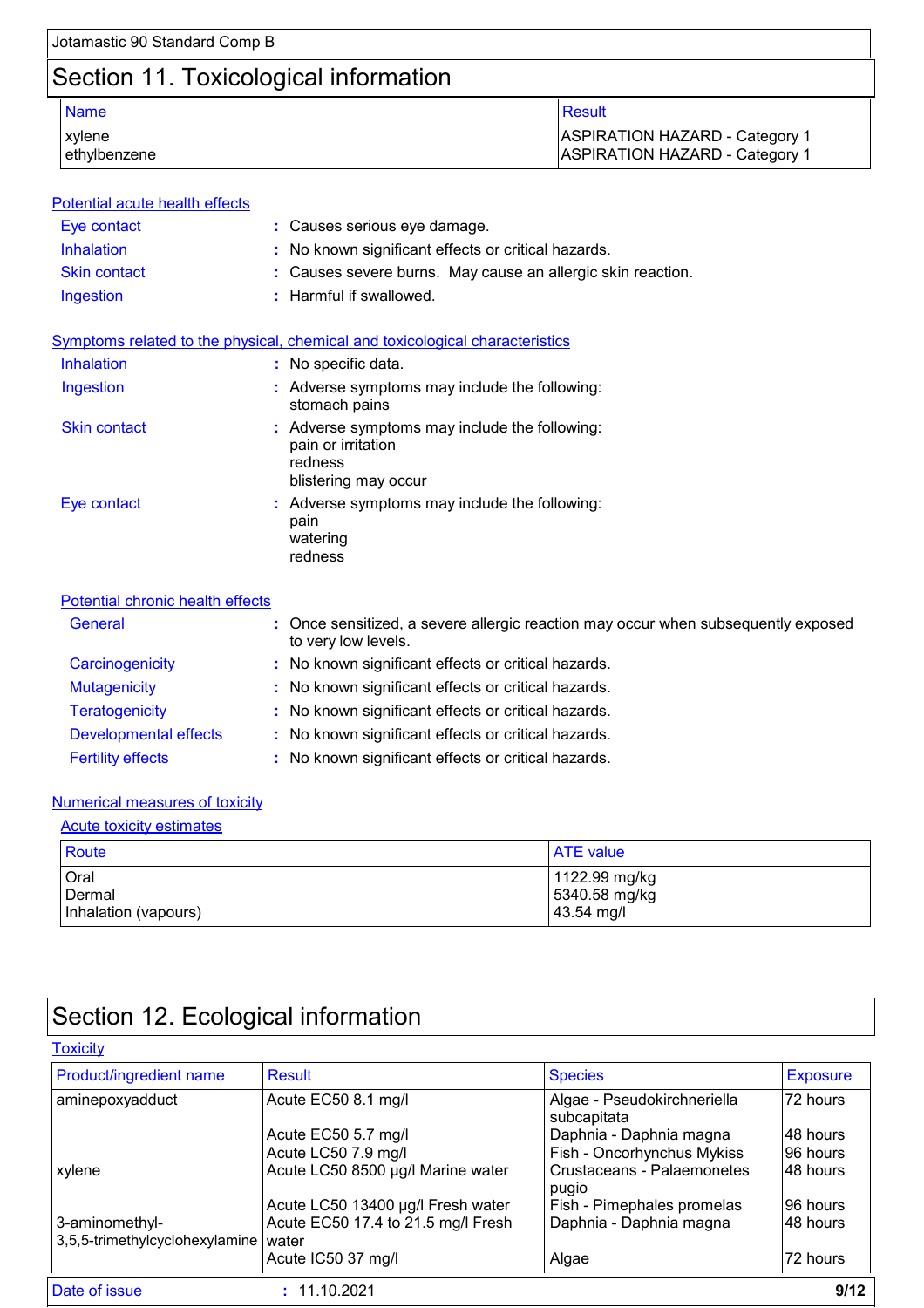## Section 12. Ecological information

| Phenol, styrenated | Acute EC50 100 mg/l               | Algae                        | 72 hours  |
|--------------------|-----------------------------------|------------------------------|-----------|
|                    | Acute EC50 54 mg/l                | Daphnia                      | I48 hours |
|                    | Acute LC50 25.8 mg/l              | Fish                         | 196 hours |
| ethylbenzene       | Acute EC50 7700 µg/l Marine water | Algae - Skeletonema costatum | 196 hours |
|                    | Acute EC50 2.93 mg/l              | Daphnia                      | 48 hours  |
|                    | Acute LC50 4.2 mg/l               | Fish                         | 196 hours |

#### Persistence and degradability

| <b>Product/ingredient name</b>                                                                    | <b>Test</b>              | <b>Result</b>               |                   | <b>Dose</b> |                                                  | <b>Inoculum</b>         |
|---------------------------------------------------------------------------------------------------|--------------------------|-----------------------------|-------------------|-------------|--------------------------------------------------|-------------------------|
| aminepoxyadduct                                                                                   |                          | 0 % - Not readily - 28 days |                   |             |                                                  |                         |
| <b>Product/ingredient name</b>                                                                    | <b>Aquatic half-life</b> |                             | <b>Photolysis</b> |             |                                                  | <b>Biodegradability</b> |
| aminepoxyadduct<br>benzyl alcohol<br>  xylene<br>3-aminomethyl-<br>3,5,5-trimethylcyclohexylamine |                          |                             |                   |             | Not readily<br>Readily<br>Readily<br>Not readily |                         |
| ethylbenzene                                                                                      |                          |                             |                   |             | Readily                                          |                         |

#### Bioaccumulative potential

| <b>Product/ingredient name</b> | $LogP_{ow}$ | <b>BCF</b>  | <b>Potential</b> |
|--------------------------------|-------------|-------------|------------------|
| benzyl alcohol                 | 0.87        | < 100       | llow             |
| hydrocarbons,                  | 3.627       |             | llow             |
| C9-unsaturated, polymerized    |             |             |                  |
| xylene                         | 3.12        | 8.1 to 25.9 | llow             |
| 3-aminomethyl-                 | 0.99        |             | llow             |
| 3,5,5-trimethylcyclohexylamine |             |             |                  |
| Phenol, methylstyrenated       | 3.627       |             | llow             |
| ethylbenzene                   | 3.6         |             | llow             |

#### Mobility in soil

Soil/water partition coefficient (Koc)

**:** Not available.

Other adverse effects **:** No known significant effects or critical hazards.

### Section 13. Disposal considerations

The generation of waste should be avoided or minimised wherever possible. Disposal of this product, solutions and any by-products should at all times comply with the requirements of environmental protection and waste disposal legislation and any regional local authority requirements. Dispose of surplus and nonrecyclable products via a licensed waste disposal contractor. Waste should not be disposed of untreated to the sewer unless fully compliant with the requirements of all authorities with jurisdiction. Waste packaging should be recycled. Incineration or landfill should only be considered when recycling is not feasible. This material and its container must be disposed of in a safe way. Care should be taken when handling emptied containers that have not been cleaned or rinsed out. Empty containers or liners may retain some product residues. Vapour from product residues may create a highly flammable or explosive atmosphere inside the container. Do not cut, weld or grind used containers unless they have been cleaned thoroughly internally. Avoid dispersal of spilt material and runoff and contact with soil, waterways, drains and sewers. Disposal methods **:**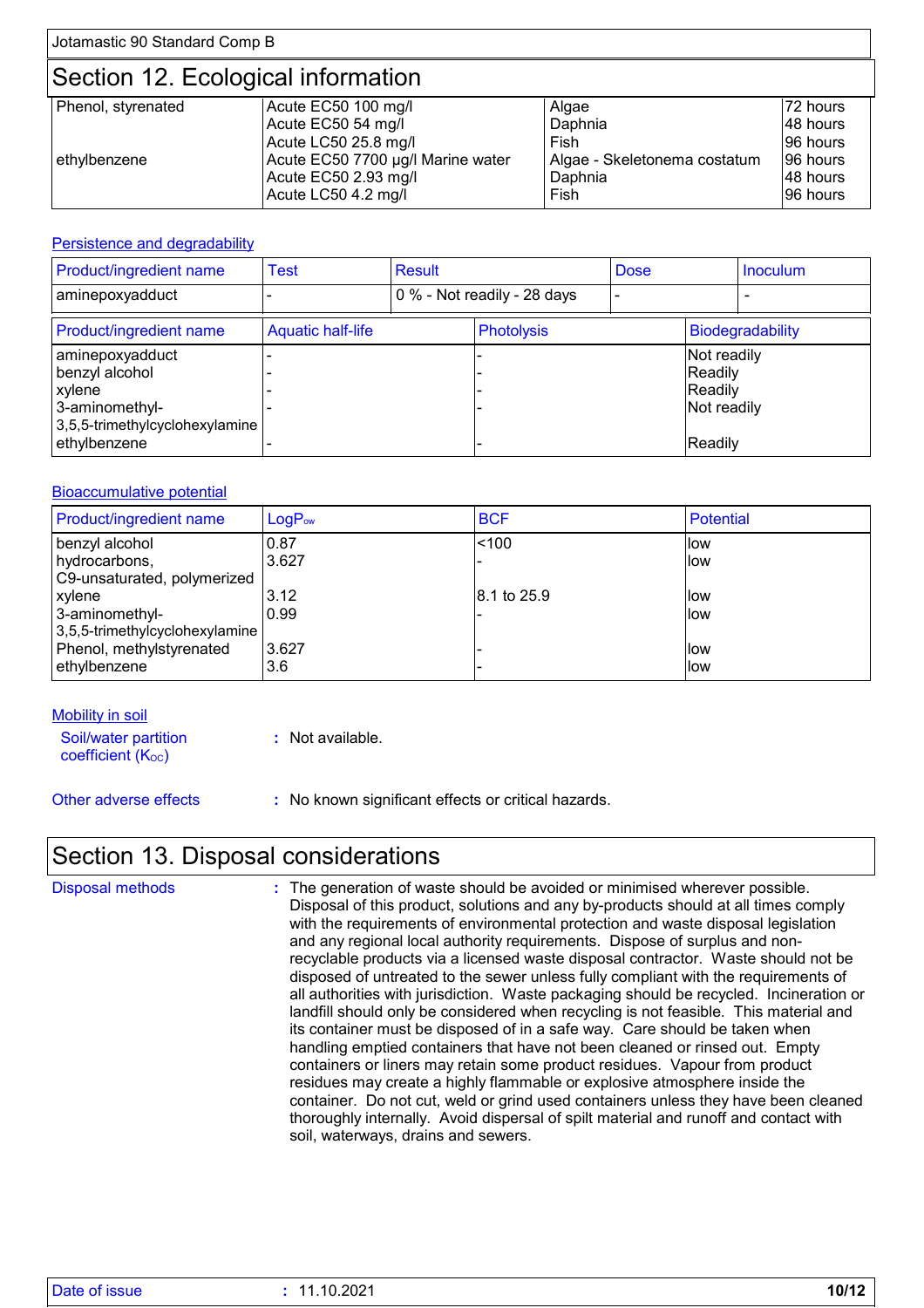### Section 14. Transport information

|                                        | <b>UN</b>                                                                                                                                                                                                                              | <b>IMDG</b>                                                                                                                                                                                                                            | <b>IATA</b>                                                                                                                                                                                                                            |
|----------------------------------------|----------------------------------------------------------------------------------------------------------------------------------------------------------------------------------------------------------------------------------------|----------------------------------------------------------------------------------------------------------------------------------------------------------------------------------------------------------------------------------------|----------------------------------------------------------------------------------------------------------------------------------------------------------------------------------------------------------------------------------------|
| <b>UN</b> number                       | <b>UN3469</b>                                                                                                                                                                                                                          | <b>UN3469</b>                                                                                                                                                                                                                          | <b>UN3469</b>                                                                                                                                                                                                                          |
| <b>UN proper shipping</b><br>name      | Paint related material,<br>flammable, corrosive                                                                                                                                                                                        | Paint related material,<br>flammable, corrosive. Marine<br>pollutant (aminepoxyadduct)                                                                                                                                                 | Paint related material,<br>flammable, corrosive                                                                                                                                                                                        |
| <b>Transport hazard</b><br>class(es)   | 3(8)                                                                                                                                                                                                                                   | 3(8)<br>⋭2                                                                                                                                                                                                                             | 3(8)                                                                                                                                                                                                                                   |
| <b>Packing group</b>                   | Ш                                                                                                                                                                                                                                      | III                                                                                                                                                                                                                                    | III                                                                                                                                                                                                                                    |
| Environmental<br>hazards               | Yes. The environmentally<br>hazardous substance mark is<br>not required.                                                                                                                                                               | Yes.                                                                                                                                                                                                                                   | Yes. The environmentally<br>hazardous substance mark is<br>not required.                                                                                                                                                               |
| <b>Special precautions</b><br>for user | <b>Transport within user's</b><br>premises: always transport in<br>closed containers that are<br>upright and secure. Ensure<br>that persons transporting the<br>product know what to do in<br>the event of an accident or<br>spillage. | <b>Transport within user's</b><br>premises: always transport in<br>closed containers that are<br>upright and secure. Ensure<br>that persons transporting the<br>product know what to do in<br>the event of an accident or<br>spillage. | <b>Transport within user's</b><br>premises: always transport<br>in closed containers that are<br>upright and secure. Ensure<br>that persons transporting the<br>product know what to do in<br>the event of an accident or<br>spillage. |
| <b>Additional</b><br>information       |                                                                                                                                                                                                                                        | The marine pollutant mark is<br>not required when transported<br>in sizes of $\leq$ 5 L or $\leq$ 5 kg.<br><b>Emergency schedules F-E,</b><br>$S-C$                                                                                    | The environmentally<br>hazardous substance mark<br>may appear if required by<br>other transportation<br>regulations.                                                                                                                   |

Transport in bulk according to **:** Not available. Annex II of Marpol and the IBC Code ADR / RID **:** Tunnel restriction code: (D/E)

Hazard identification number: 38

## Section 15. Regulatory information

Hazardous Substance Act B.E. 2535 (1992)

**Type** 

Ingredient name **Type** Type Authority Conditions

No known specific national and/or regional regulations applicable to this product (including its ingredients).

### Section 16. Other information

| <b>History</b>                              |              |
|---------------------------------------------|--------------|
| Date of printing                            | : 11.10.2021 |
| Date of issue/Date of revision : 11.10.2021 |              |
| Date of previous issue                      | : 28.05.2020 |
| Version                                     | : 1.09       |

| Date of issue | .10.2021<br>- 1 | 1112<br>171 Z |
|---------------|-----------------|---------------|